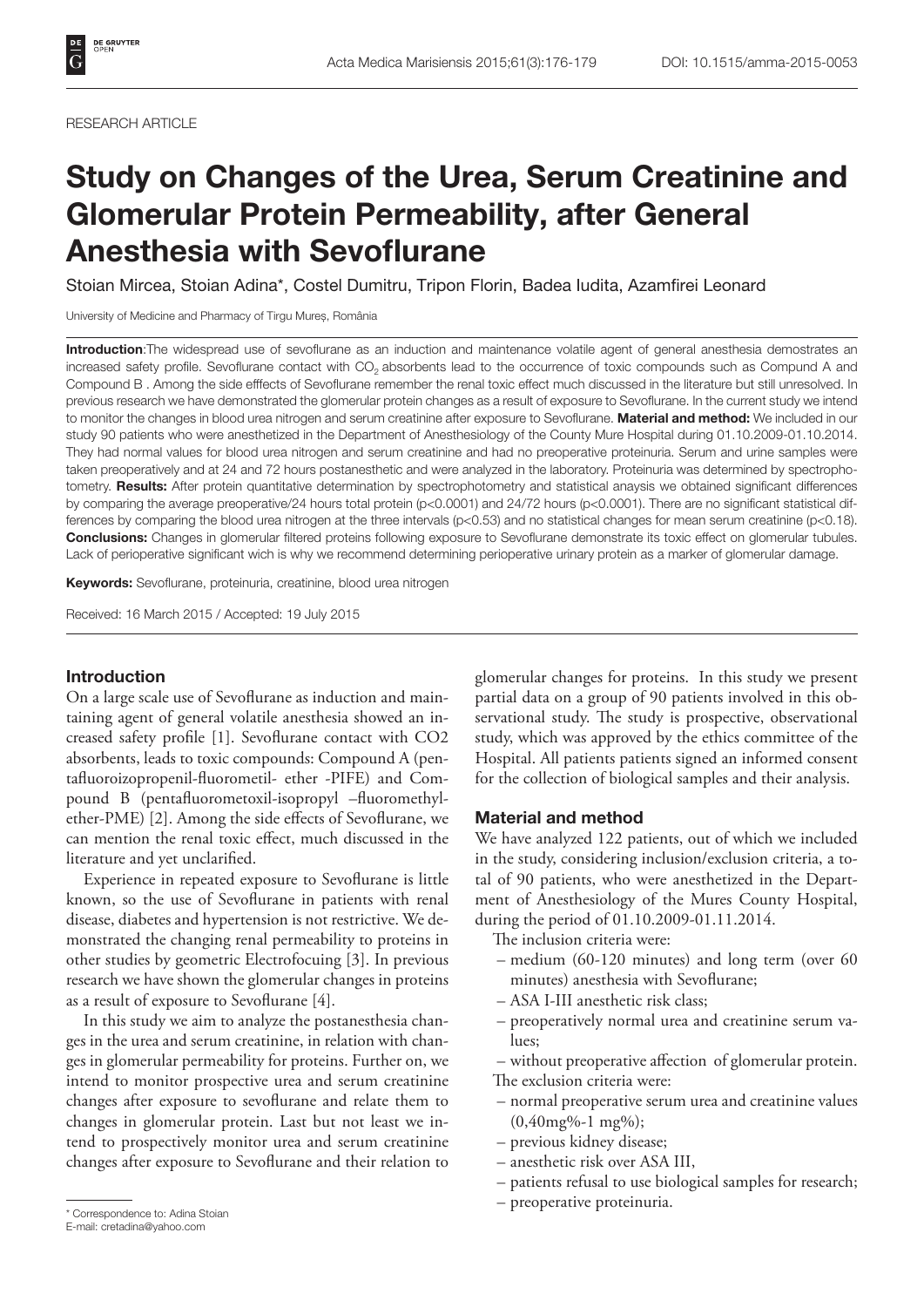The anesthesia has complied with the following protocol:

- Standard monitoring was performed using ECG, non-invasive TA,  $SpO<sub>2</sub>$ , AV, Resp, ETCO<sub>2</sub>, MAC, ET Sevo, temperature measurements.
- Anesthetic induction was performed using Midazolam, Propofol, Fentanyl and Rocuronium bromide, while for anesthesia maintenance we used Sevoflurane, Fentanyl, Rocuronium bromide.

We maintained the anestehsia with a low flow of fresh gas FGF-2 l / min at a MAC (minimum alveolar concentration) between 1,2-2% for Sevoflurane. The CO2 absorber used in the study was Soda lime, containing Sodium, Calcium hydroxide, Violet ethyl, and water. For fluid balance we used crystalloids: Ringer and 0.9% saline at a rate of administration of 500 ml / hour and postoperative 35 ml / kg / body weight / 24 hours. Volume loss during surgery were monitored and substituted with crystalloid, colloid substances, blood and blood derivatives, so as to maintain a central venous pressure (CVP between 8-12 cm H2O).

We collected 122 samples of urine preoperatively, 90 urine samples 24 hours after surgery and 90 samples 72 hours after surgery, samples which were analyzed without being preserved in advance in order to avoid any conservation errors. Quantitative determination of protein in urine was performed by spectrophotometry at 600 nm, with Konelab 30i autoanalyzer, within the specialized Laboratory of the Mures County Hospital. From the same samples we performed the electrophoretic separation of proteins in urine by geometric electrofocusing in the Department of Pathophysiology laboratory, at the UMF Tg Mures. Electrophoresis photometric evaluation was performed by scanning and computer interpretation with the Cromos programme. We collected 302 blood samples, out of which we analyzed the serum urea, the serum creatinine and the serum glucose preoperative, at 24 hours postoperatively and 72 hours postoperatively. We excluded 32 patients from the study due to changes in preanesthetic glomerular protein. We collected data such as: Age, Gender, ASA risk, BMI, Primary diagnosis, Anesthetic duration, Associated pathology (Hypertension, Diabetes, Sepsis), Anesthetic case history. The results were statistically analyzed using GraphPad Prism 6 software, we analyzed demographic data, anesthetics features, the value of p, which we considered significantly only below 0.05.

## **Results**

We present the demographic data and anesthetic and surgical features in Table no.1

After statistical analysis we obtained the following statistical significance:

- for analysis of serum creatinine at 24 hours preoperatively and 72 hours postoperatively, p=0.180 by Anova table, p=0.1088 by Bartlett's test - Figure 1.
- for analysis of serum urea, at 24 preoperatively, and

Table I Demographic and perioperative data

|                         |         | Sevoflurane    |
|-------------------------|---------|----------------|
|                         |         | $n = 90$       |
| Age                     | Average | 57.93          |
|                         | SD      | 12.00          |
| <b>BMI</b>              | Average | 23,000         |
|                         | SD      | 3.07           |
| Gender                  | M/F     | 40/50          |
| Anesthetic duration     | Average | 212.131        |
| (min)                   | SD      | 0.25           |
| <b>MAC</b>              |         | $1.2(0.9-1.3)$ |
| Anesthetic case history |         | 52.5%          |
| <b>Diabetes</b>         |         | 14.8%          |
| <b>ASA</b>              |         | 1.6%           |
|                         | Ш       | 39.3%          |
|                         | Ш       | 60.7%          |
| Sepsis                  |         | 21.3%          |
| Surgery                 |         |                |
| Pulmonary               | 32      | 35.55%         |
| General                 | 58      | 64.45%         |



One-way ANOVA data

Fig. 1. Serum creatinine (mg%)

#### **One-way ANOVA data**



Fig. 2. Serum urea (mg%)

72 hours postoperatively, p=0.5307 by Anova table, p=0.006 by Bartlett's test - Figure 2

- for analysis of preanesthetic blood glucose, and postanesthetic at 24 and 72 hours, p=0.0012 through Anova table and p=0.001 by Bartlett's test - Figure 3.
- for total proteins/24 hours in urine samples at the 3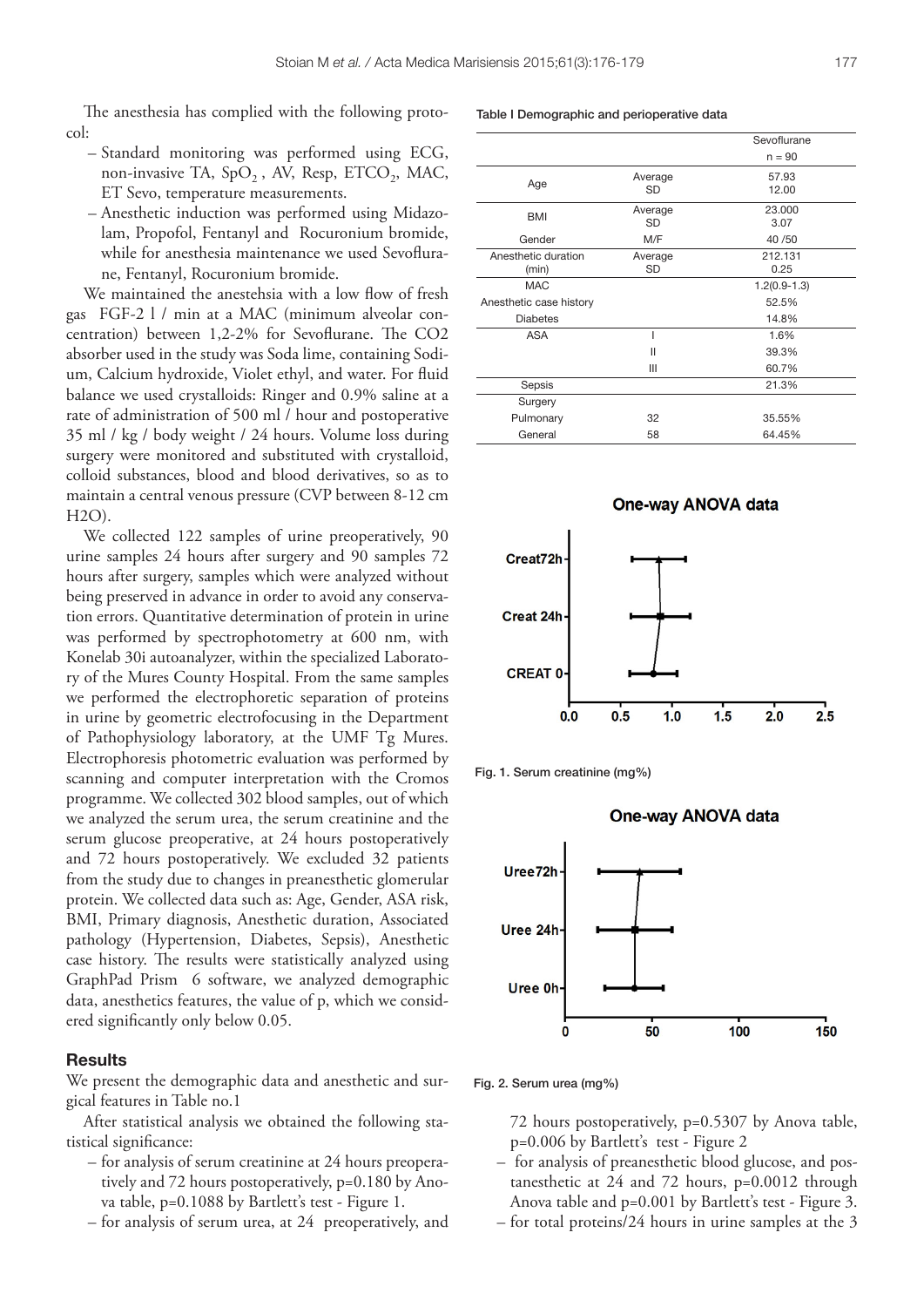

Fig. 3. Serum glucose (mg%)



Fig. 4. Urinary proteins (mg%)

time frames: preanesthetic, postanesthetic at 24 and 72 hours,  $p<0.0001$  by Anova table,  $p<0.0001$  by Bartlett's test -Figure 4.

### Discussions:

Sevoflurane is a modern inhalation anesthetic, first introduced in 1990 in Japan by Pharmaceuticals Maruischi and starting with 1995 is marketed by Abbott Laboratories under the name of Ultiva and Sevorane [5]. After 2006 there was a new formula of sevoflurane, marketed by Baxter Healthcare which is considered therapeutically equivalent, but with important differences. In 2007, the European Medicines and Products Regulatory Agency recommends vigilance in using Penelon Sigma Delta vapourisers and withdrawn it from use, due to the interaction of sevoflurane with Lewis acids [6,7]. Currently there are 3 forms of sevoflurane, with differences in terms of the production process, but without physical-chemical differences [8] There are authors who support the use of sevoflurane in patients with renal disorder, renal transplantation [9], in anesthesia for interventions of kidney transplantation [10].

FDA warns that taking more than 2 MAC sevoflurane concentrations and FGF (Fresh gas flow) between 1 and 2 L / min may be associated with proteinuria and glycosuria

[11] The results of several studies are recommendations to avoid the use of high concentrations of Sevoflurane, over 1.5 MAC, at low flows of fresh gas (FGF) under 2l / min. The presence of high concentrations of protein or albumin in the urine increases the risk of progression of renal disease, increases cardiovascular morbidity, risk that is linear and continuous [12].

The changes of the glomerular filtered proteins following exposure to Sevoflurane demonstrate toxic effect on the glomerular tubules, without changes in the urea and in the serum creatinine [13]. It is to be mentioned that all patients in the study were carefully monitored hemodynamically, maintaining the CVP limits between 8-12 cm H2O, while keeping the values of TAM between 60-80 mmHg. It was not prescribed drugs with known nephrotoxic effect such as aminoglycosides or Vancomycin.

Statistically analyzing the partial data collected from patients involved in the study, we observed changes in the excreted proteins with a p-value <0.0001 and significant glycosuria p <0.0001. The serum creatinine changes are not significant in the applied tests  $p = 0.18$ , we consider insignificant changes urea with  $p = 0.5307$ .

Noteworthy is the large number of patients with proteinuria, among those with no case history of renal disease, which led to the exclusion of 32 patients from the group.

# **Conclusions**

Following partial data analysis of this study, we observed significant presence of protein and carbohydrates in postoperatively urine, with a peak at 24 hours postanesthetic and regression trend towards 72 hours, without return to initial, pre-anesthetic values.

Statistically insignificant urea and creatinine values demonstrate their perioperative irrelevance and therefore we recommend the determination of other markers of kidney disease, such as urinary proteins, albuminuria, due to simple determining and low cost. The routine use of sevoflurane widely, without taking into account the possible effect of renal toxicity in patients with diabetes, hypertension, sepsis is dangerous, which is why we recommend rigorous monitoring of renal function or use other techniques such as TIVA with anesthetics Propofol.

## Acknowledgement

This paper was published under the frame of European Social Found, Human Resources Development Operational Programme 2007-2013, project no. POSTDRU/1 59/1.5/S/1 36893

#### References

- 1. Fukazawa K, Lee HT. Volatile anesthetics and AKI: risk, mechanisms, and a potential therapeutic window. J Am Soc Nephrol, 2014;25:884- 892.
- 2. Lee HC, Kim D, Ahn W, Sim J, Chung Y. Comparison of the renal safety between carbon dioxide absorbent products under sevoflurane anesthesia: a pilot study. Korean J Anesthesiol, 2012;63:11–17.
- 3. Stoian M, Stoian Adina, Cozma D, et al. Modification of Renal Permeability for Proteins after General Anesthesia with Sevoflurane and